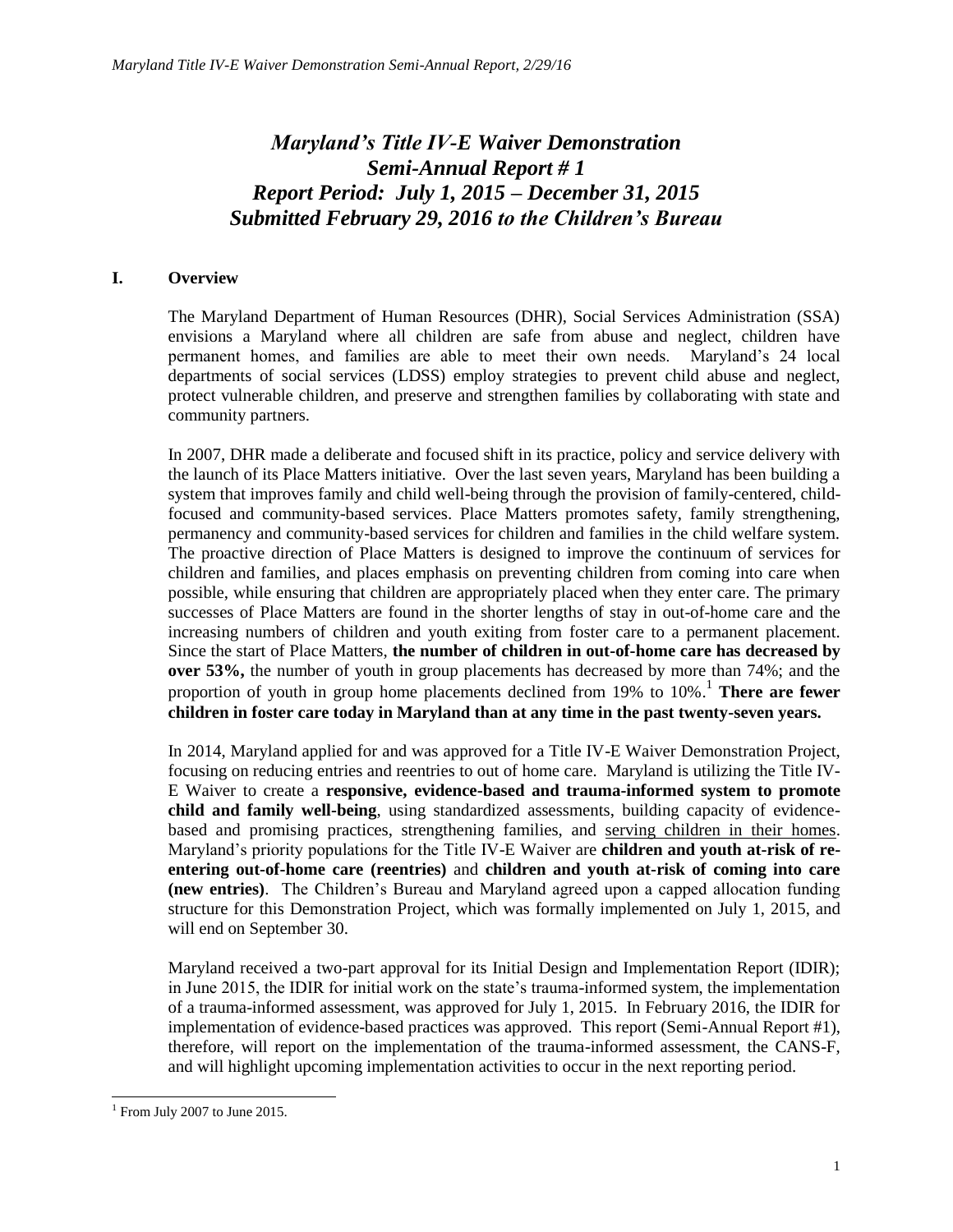It should be noted that during this reporting period, Maryland Department of Human Resources/ Social Services Administration (DHR/SSA) welcomed its new Executive Director, Kary A. James. Two additional executive leaders have joined DHR/SSA in the beginning of the subsequent reporting period: D'Artagnan Caliman, Chief of Staff, and Rebecca Jones Gaston, Deputy Executive Director of Programs. Please see Appendix A for list of DHR/SSA leadership and Waiver staff.

## **II. Demonstration Status, Activities, and Accomplishments**

Maryland is committed to reducing first time entries and reentries into out of home care, and to improving the well-being of the children, youth and families. Implementing a trauma-informed system of care is a critical strategy which will allow workers to better utilize the strengths and address the needs of children, youth and families who come into contact with the child welfare system, while reducing risk of further traumatization. The first component in Maryland's traumainformed system is the implementation of a trauma-informed assessment, the CANS-F (Child and Adolescent Needs and Strengths – Family). The CANS-F is comprised of a comprehensive family system assessment as well as individual caregiver and youth assessments. It centers on the family unit as a whole for planning and measuring of service needs; therefore, all members of the household, regardless of age, are included in the assessment.

The CANS-F (and the CANS) is a trauma-informed assessment tool that includes a trauma assessment as well as assessment of other life domains (relationships, school, etc.). It assists caseworkers with the identification of individualized strengths and needs of the children and families and supports the development of a plan of care that includes specific and individualized interventions to address identified needs. Prior to the implementation of evidence-based practices (EBPs), implementation of the CANS-F will allow workers to better assess children and parents' strengths, needs, and trauma impact, provide more appropriate services and service referrals, and adjust services throughout the life of a case. Individualize services may include trauma-based therapy, parent-skill building, substance abuse services, mental health services, or other interventions. Data collected from the CANS-F will also allow DHR and the LDSSs to identify common themes around strengths, needs, and trauma, and to use that data to create or expand appropriate services. After implementation of EBPs, these activities will continue but will also include the use of CANS-F as an additional tool in referral/screening for EBPs and to assess ongoing progress with families.

A. *Numbers and types of services provided to date* - Training for LDSS staff on the CANS-F began in April 2015, provided by the Institute for Innovations and Implementation (The Institute) and DHR. Training focused on: skills required to assess for trauma, and secondary traumatic stress (STS) and its impact on assessment skills, and self-care activities for frontline staff. Between April 2015 and December 2015, Maryland provided 28 separate trainings in 17 different jurisdictions, to 549 workers.

During this reporting period (July 1, 2015 – December 31, 2015), the CANS-F was implemented in 23 of Maryland's 24 local Departments of Social Services. Baltimore City, the last LDSS for implementation, began training and utilizing the CANS-F in December 4, 2015.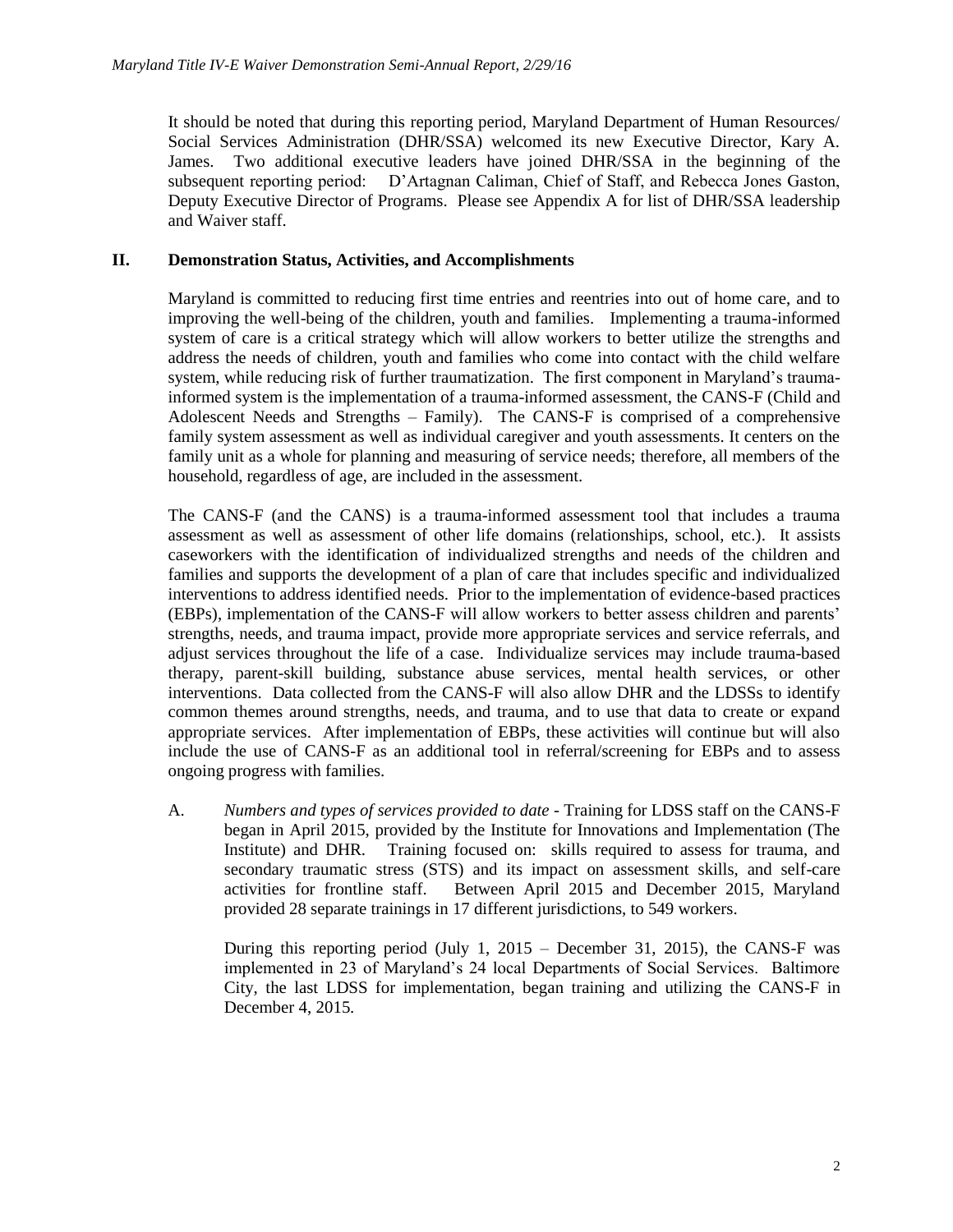- B. *Other demonstration activities begun, completed, or that remain ongoing (e.g., introduction of new policies and procedures, staff training) -* The CANS-F policy, DHR Policy #16-01 (Appendix F) was released just prior to this reporting period, and established timeframes for completion of the CANS-F. Training and support on CANS-F for Baltimore City is continuing, as is support for all other jurisdictions.
- C. *Challenges to implementation and the steps taken to address them -* Baltimore City requested postponement of their CANS-F implementation date, in order to allow additional training time and to adjust local standard operating procedures. Baltimore City began training and implementing the CANS-F in December 2015, with additional support and training provided by DHR/SSA and the Institute.
- D. *Data –*

| <b>Data Element</b>                                                                                             | <b>Reporting Period 1</b> |
|-----------------------------------------------------------------------------------------------------------------|---------------------------|
| Target population(s) age range(s)                                                                               | $Child/$ youth = 0-18     |
|                                                                                                                 | Caregivers = $18+$        |
| Type of trauma screens used                                                                                     | CANS-F                    |
| Number of children/youth screened for trauma                                                                    | 4,619                     |
| Type of trauma/well-being assessments used                                                                      | <b>CANS-F</b>             |
| Number of children/youth assessed for well-being/trauma                                                         | 3,819                     |
| Type of trauma-focused evidence-based interventions (EBIs)<br>used                                              | n/a                       |
| Number of children/youth receiving trauma-focused EBIs                                                          | n/a                       |
| Percentage of children and youth receiving trauma-informed<br>EBIs who report positive functioning at follow up | n/a                       |
| Number of parents/caregivers:<br>Screened for trauma<br>Assessed tor trauma<br>Treated for trauma               | n/a                       |
| Number of clinicians trained in trauma-focused EBIs                                                             | n/a                       |

## **III. Evaluation Status**

#### A. *Numbers of children and families assigned to the demonstration*

Between July 1 and December 31, 2015, a total of 2,152 unique CANS-F assessments were completed throughout the State of Maryland. Given that some households included more than one caregiver and youth, a total of 3,030 caregivers and 4,619 youth have been assessed with the CANS-F assessment.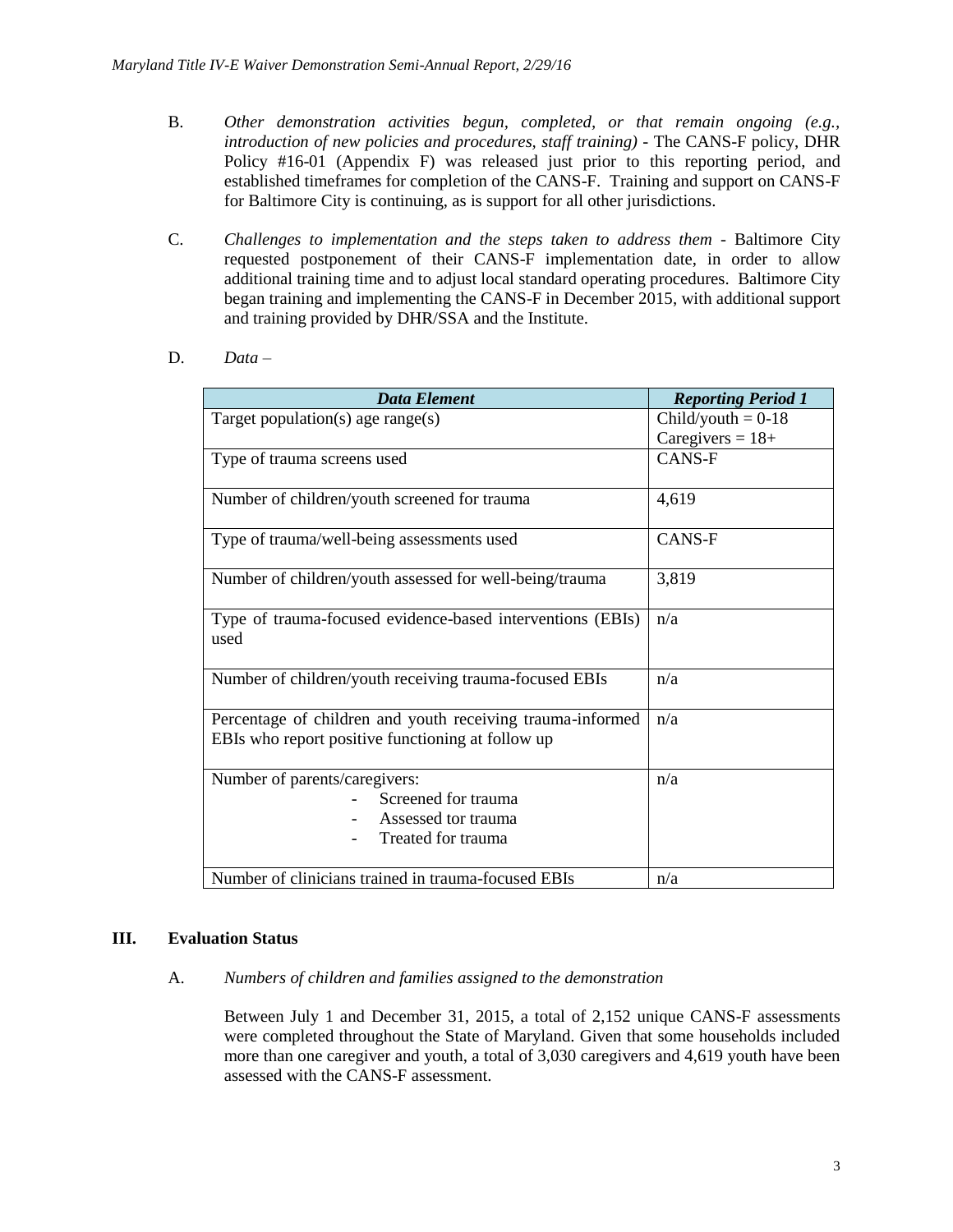All but one Maryland jurisdictions began implementing the CANS-F on July 1, 2015. The remaining jurisdiction, Baltimore City, began training and implementation in December 2015. Because Baltimore City is the largest jurisdiction and they began implementing more recently, the number of CANS-F assessments completed is lower than original estimates.

For the first six months of implementation, overall compliance rates are reasonable. Compliance with whether the CANS-F was completed with every eligible family at each appropriate time point was assessed. The overall state compliance rate (excluding Baltimore City) was 64%, with rates in individual counties ranging from 11% to 93%. More details about compliance can be found in Appendix G, Table 4.

B. *Major evaluation activities and events (e.g., primary and secondary data collection, data analysis, database development).* 

Between July 1 – December 31, 2015, the focus on the evaluation activities has been on the initial implementation and training of the CANS-F assessment statewide. Between April 28, 2015 and November 20, 2015, Maryland provided 28 separate trainings in 17 different jurisdictions (other jurisdictions were included in these trainings). The trainings were targeted to in-home service workers. The training sessions were scheduled for a day and a half each. As of December 31, 2015, of the identified 654 in-home staff, 549 (84%) of staff across Maryland was trained on using CANS-F. Of those trained, 226 (41%) have gone on to the complete the online test to earn their CANS-F certification.

The evaluation team is working closely with DHR staff who manage the CANS-F data as well as CANS trainers who provided the initial training to caseworkers as well as offer ongoing technical assistance and support to the jurisdictions to improve their uptake and utilization of CANS-F. During this reporting period, processes for data sharing and task divisions related to data cleaning, data analysis, and reporting have been developed. During this reporting period, the CANS-F data findings were shared with the IV-E Waiver Demonstration Advisory Board as well as the IV-E Waiver Evaluation workgroup. Both groups offered input on additional analyses and interpretation of the findings.

C. *Challenges to the implementation of the evaluation and the steps taken to address them.*

During this reporting period, there have been no significant challenges. The evaluation team is working closely with the DHR staff and other partners on the CANS-F initiative.

## **IV. Significant Evaluation Findings to Date**

Appendix G includes a more comprehensive report about the use of and findings from the first six months of CANS-F implementation. The report describes CANS-F compliance, the proportion of needs/strengths across families, caregivers, and youth, as well as a more in-depth examination of the trauma experiences of the assessed population.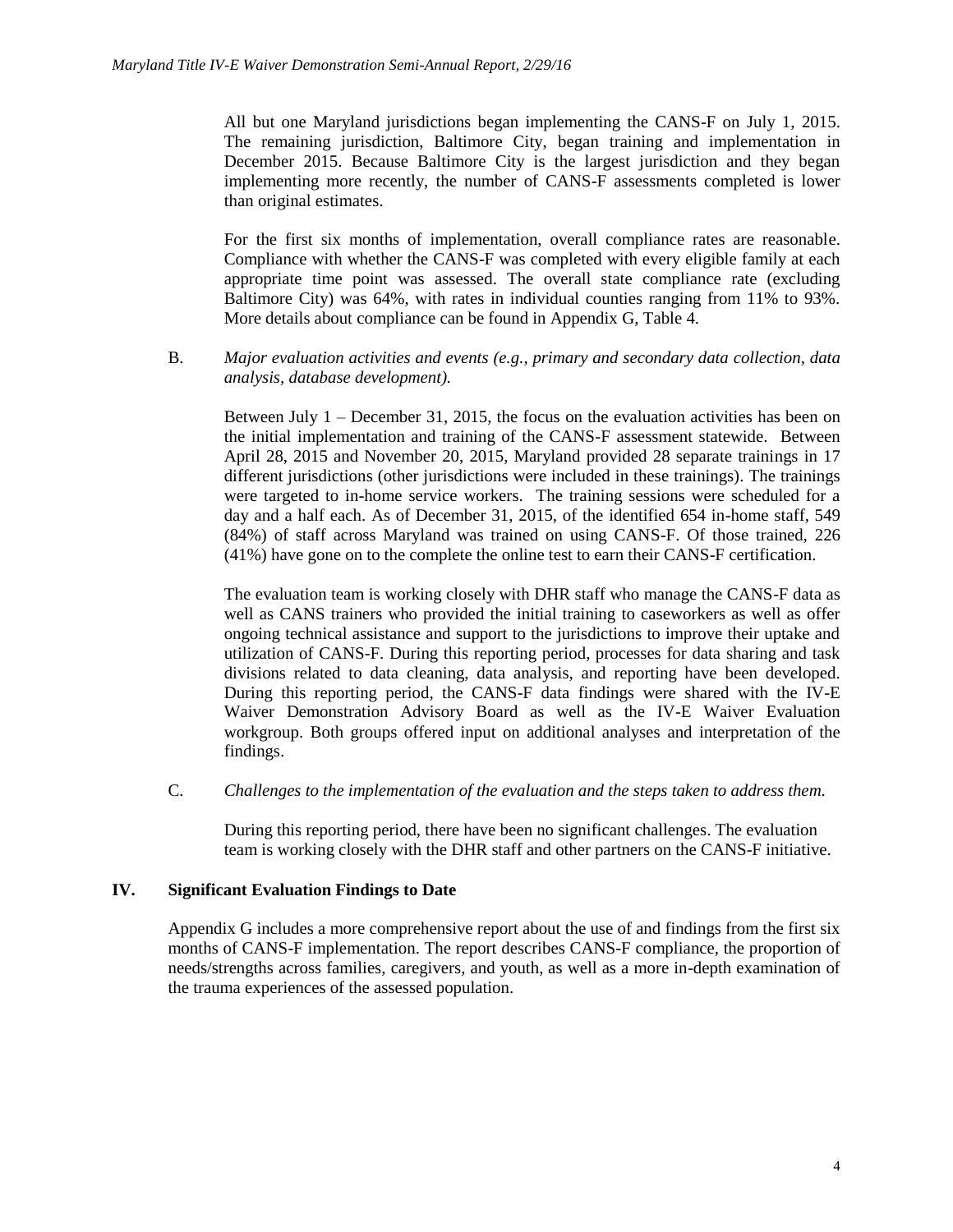## **V. Recommendations and Activities Planned for Next Reporting Period**

Three major areas of demonstration activities will be addressed in the next reporting period (January 1, 2016 – June 30, 2016):

- 1. Trauma-informed care development
- 2. Evidence-based practice implementation
- 3. IV-E Waiver governance restructuring

*Trauma-informed care development* – As part of the trauma-informed system of care, the use of the CANS-F will continue, as will data analysis. Training and support for workers will continue to be provided.

Additionally, the Trauma Strategic Plan (developed in summer 2015) will be reviewed in light of recent LDSS-submitted Concept Papers, several of which request Waiver funding to implement trauma-informed practices. Training/coaching, family support networks, interventions, and other strategies will be considered and planned for.

*Evidence-based practice implementation* – As a result of a recent Concept Paper process, LDSSs submitted proposals for Waiver funding to implement evidence-based practices (EBPs). Seven EBPs will be implemented across eight jurisdictions in the next reporting period:

| <b>DSS</b> Service<br><b>Models</b> | SafeCare – Prince George's, Howard, Montgomery<br>Solution-Based Casework - Baltimore City |
|-------------------------------------|--------------------------------------------------------------------------------------------|
| <b>Parenting Models</b>             | Incredible Years – Allegany<br>$\bullet$                                                   |
|                                     | Nurturing Parenting – Harford                                                              |
| <b>Child Mental</b>                 | Family Functional Therapy (FFT) - Anne Arundel                                             |
| Health/Behavioral                   | Parent-Child Interaction Therapy – Anne Arundel<br>$\bullet$                               |
| <b>Health Models</b>                | Cognitive Behavior Therapy+/Partnering for Success – Baltimore County<br>٠                 |

An additional promising practice is planned in Baltimore City, focusing on parental substance abuse treatment, job training, and housing. Discussions are underway with the Maryland Department of Health and Mental Hygiene to plan evidence-based, trauma-informed substance abuse treatment, which is the first component of an 18-month service program, which also includes a 6-month job training program and 12 months of an incrementally decreasing housing subsidy. Waiver funds would be used to support the housing subsidy. In addition, all workers in this program would receive training in the Solution-Based Casework EBP approach. The evaluation plan for Solution-Based Casework was approved by the Children's Bureau, and the evaluation plan for the substance abuse treatment/ job training/ housing will be developed once the program development is finalized.

Continued technical assistance and support will be provided by DHR/SSA and its partners to these jurisdictions. Plans for expansion of EBPs (through LDSSs and/or private providers) will be finalized either in this upcoming reporting period or the next (depending on evaluation results and available data, among other factors).